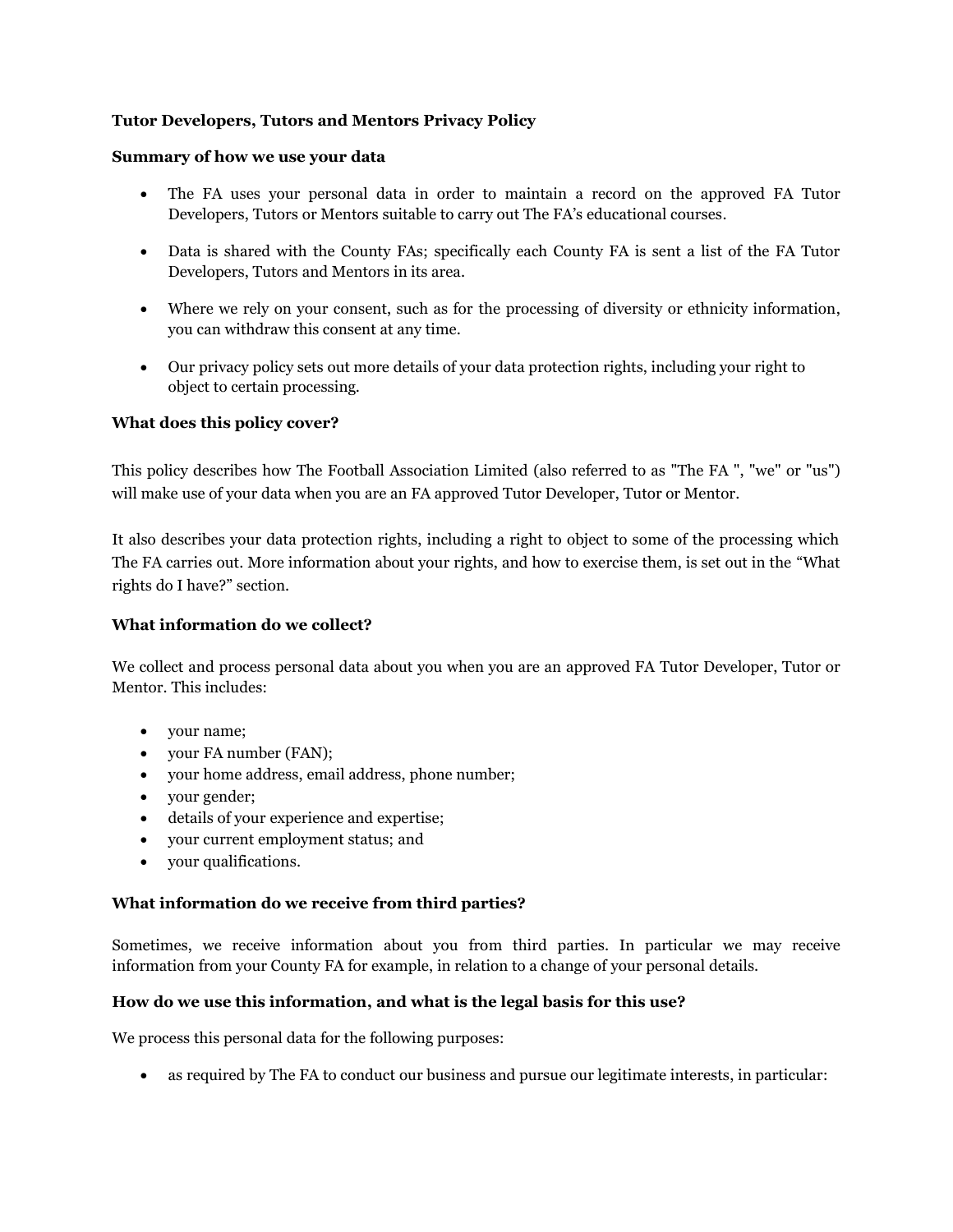- o communicating with you or about you where necessary to administer appropriate FA affiliated educational courses;
- $\circ$  monitoring the list of approved Tutor Developers, Tutors and Mentors in specific regions;
- o monitoring the expertise of Tutor Developers, Tutors and Mentors in specific regions;
- o we will use your information to provide products and services you have requested, and respond to any comments or complaints you may send us;
- o we use information you provide to investigate any complaints received from you or from others, or services; and
- $\circ$  we will use data in connection with legal claims, compliance, regulatory and investigative purposes as necessary (including disclosure of such information in connection with legal process or litigation).
- Where you give us consent:
	- o on other occasions where we ask you for consent, we will use the data for the purpose which we explain at that time.
- For purposes which are required by law:
	- o in response to requests by government or law enforcement authorities conducting an investigation.

## **Withdrawing consent or otherwise objecting to direct marketing**

Wherever The FA or your County FA relies on your consent, you will always be able to withdraw that consent, although they may have other legal grounds for processing your data for other purposes, such as those set out above. In some cases, The FA and your County FA are able to send you direct marketing without your consent, where they rely on their legitimate interests. You have an absolute right to opt-out of direct marketing, or profiling that The FA or your County FA carries out for direct marketing, at any time. You can do this by contacting the relevant organisation using the details set out below.

### **Who will we share this data with, where and when?**

We will share your personal data with County FAs for the purpose of informing them of the approved Tutor Developers, Tutors and Mentors in specific regions.

Personal data may be shared with government authorities and/or law enforcement officials if required for the purposes above, if mandated by law or if required for the legal protection of our legitimate interests in compliance with applicable laws.

Where information is transferred outside the EEA, and where this is to a stakeholder or vendor in a country that is not subject to an adequacy decision by the EU Commission, data is adequately protected by EU Commission approved standard contractual clauses, an appropriate Privacy Shield certification or a vendor's Processor Binding Corporate Rules. A copy of the relevant mechanism can be provided for your review – you can ask for this using the contact details below.